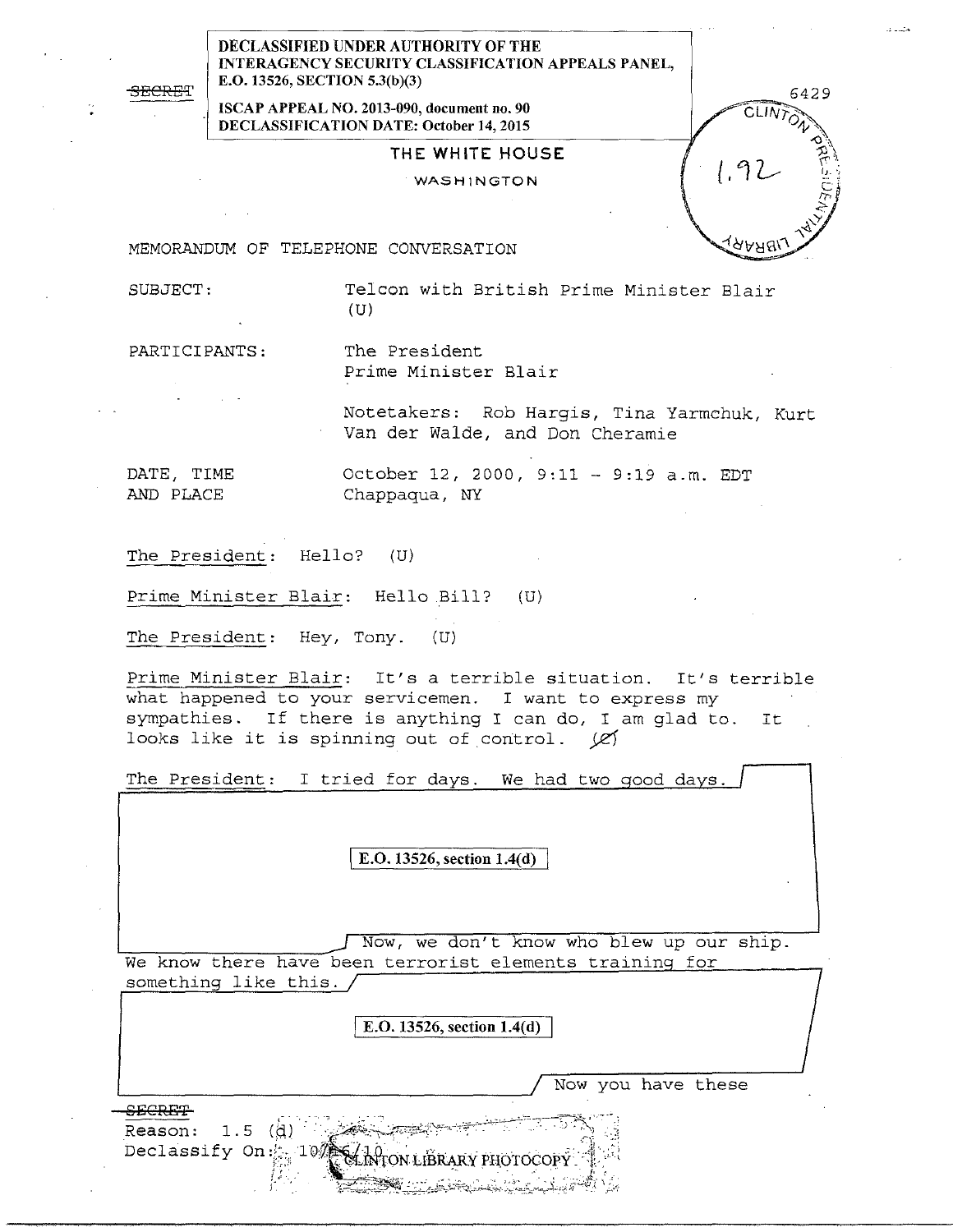SECRET 2

| instabilities working against each other.<br>E.O. 13526, section 1.4(d)                                                                                                                                                                                                                                                                                                                                                   |
|---------------------------------------------------------------------------------------------------------------------------------------------------------------------------------------------------------------------------------------------------------------------------------------------------------------------------------------------------------------------------------------------------------------------------|
| Prime Minister Blair:<br>E.O. 13526, section $1.4(b)(d)$                                                                                                                                                                                                                                                                                                                                                                  |
| E.O. 13526, section 1.4(d)<br>The President: /<br>Let me tell you what my plans are. I'm in<br>New York, we just celebrated our 25 <sup>th</sup> anniversary. What a<br>romantic background. I'm on my way back to the office. It will<br>take about 2 hours. I will call you back when I get there.<br>I've tried to put something concrete together for two days.<br>I'll get back to you when I get to Washington. (8) |
| Prime Minister Blair: I'm going off to the EU Council in<br>Biarritz.<br>E.O. 13526, section $1.4(b)(d)$                                                                                                                                                                                                                                                                                                                  |
| The President:<br>E.O. 13526, section 1.4(d)                                                                                                                                                                                                                                                                                                                                                                              |
| Prime Minister Blair: If you need anything from us, please pass<br>it to me. Let                                                                                                                                                                                                                                                                                                                                          |
| The President: I will. Right now what we need is a non-<br>judgmental break. For God's sake, let's get past this and start<br>talking. I'll know more later. (2)                                                                                                                                                                                                                                                          |
| Prime Minister Blair: Let us know what we can do. 4er<br>The President: Hell, in a 100 days you can call me to go to                                                                                                                                                                                                                                                                                                      |

places like Biarritz to go skiing. God really doesn't want me to ease my way out.  $4e^{t}$ 

Prime Minister Blair: Take care Bill. (U)

**SECRET**